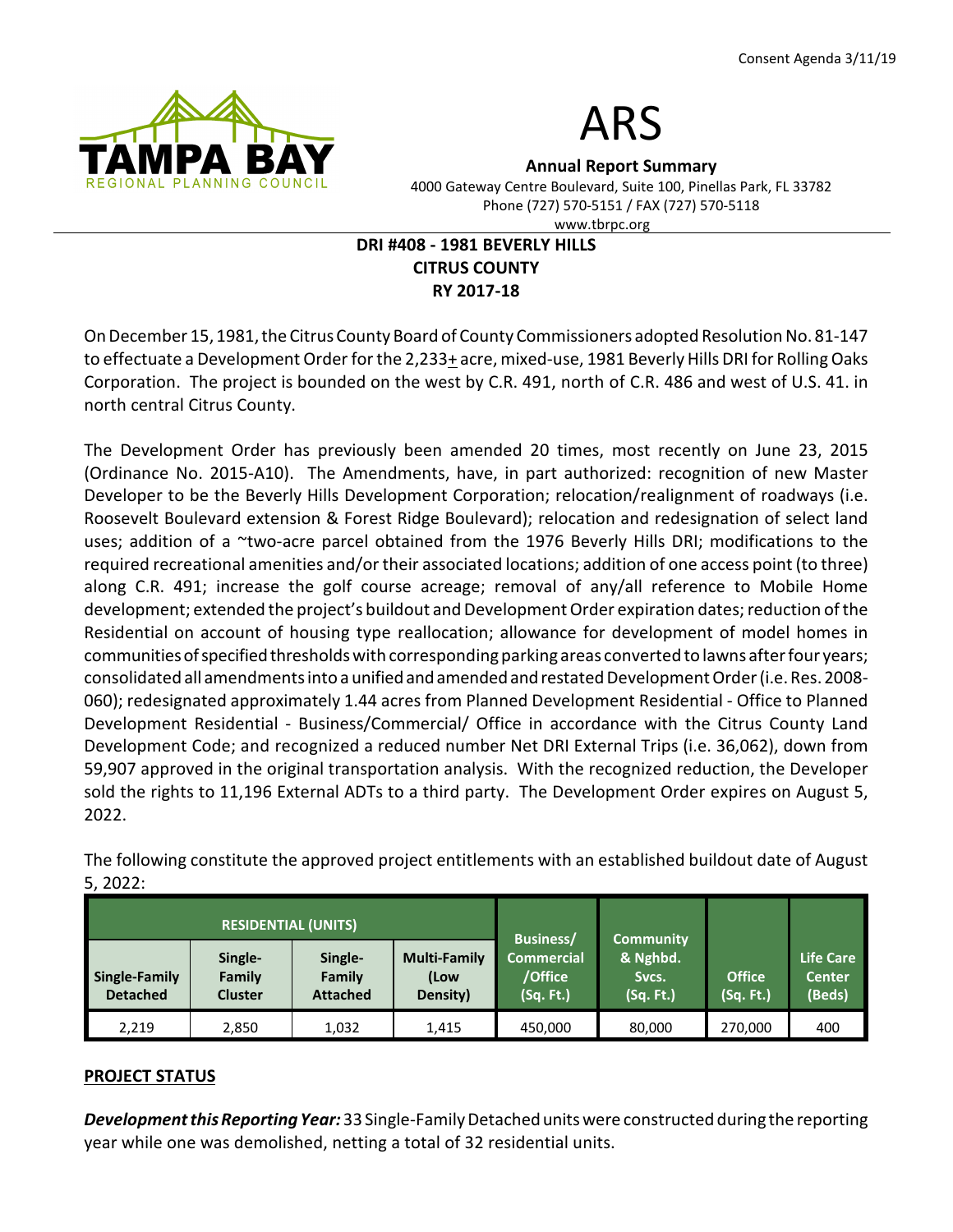Cumulative Development: 1,996 Single-Family Detached units, 241Single-Family Attached units, 117,368 sq. ft. of Business/Commercial/Office space, 18,400 sq. ft. of Community & Neighborhood Services have been developed in addition to an 18-hole golf course and various Civic uses (i.e. Library, Fire Station, two Churches and a Boys/Girls Club).

Projected Development: no development activity has been identified for the next reporting year.

# SUMMARY OF DEVELOPMENT ORDER CONDITIONS

- 1. The Developer continues to acknowledge that Historical/Archaeological site #8ci159 "has been permanently excluded from the development" in accordance with Condition III.3. (of Res. 2008-060).
- 2. Condition III.4. (of Res. 2008-060) requires that sinkhole and drainage basin #24 (northeast corner of Section 12) remain undeveloped and be retained as recreation/open space. The Developer continues to acknowledge that "a 25-foot buffer easement has been dedicated along its estimated top of bank" and that "storm water discharge generated in the developed areas is diverted to existing drainage retention areas for quality treatment before discharging into the sinkhole."
- 3. Upon development of 3,635 dwelling units or the daily traffic volume in excess of 10,000 vehicle trips, the Developer shall pay for or construct the 12' widening east of C.R. 491 (Condition III.9.A. of Res. 2008-060). The Developer has affirmed that this Condition is not applicable at this time since neither of these thresholds have been exceeded.
- 4. Condition III.10.B.1. (of Res. 2008-060) obligates the Developer to conduct a transportation analysis in accordance with Rule 9J-2.0255, F.A.C. during the first February following completion of expansions to C.R. 491 & C.R. 486. The purpose of the analysis is to ensure that the number of trips being generated by the project are not 15 percent (or more) above those initially projected and mitigated against.
- 5. In accordance with Condition III.11.B. (of Res. 2008-060), the Developer shall provide one bus pullout bay, bus stop and bus passenger shelter with each commercial center, office center and the Life Care Center. It is jointly understood by the Developer and Citrus County that this Condition would only be applicable if and when transit service is provided along C.R. 491. However, the Developer has spoken with the transit provider who indicated that "transit service along County Road 491 is not being contemplated." The Developer indicated that Citrus County Transportation Services agreed that the benches installed at Park Place (near Winn Dixie) would qualify as transit stations, if and when applicable.
- 6. In accordance with Condition III.12. (of Res. 2008-060), the Developer shall construct and convey a "two-bay fire station" to Citrus County following completion of 3,000 dwelling units. The Developer has previously indicated that land has been designated for such future construction but "the development remains well below the 3,000 dwelling unit threshold."
- 7. Condition #15 (Exhibit "B" of Res. 81-147) did cite the Developer's obligation to signalize four intersections along C.R. 491 upon request by the Florida Department of Transportation. The Developer did assert that "during 1985, Citrus County agreed that only two signalized intersections would be necessary to service the Beverly Hills development." Traffic signals were subsequently